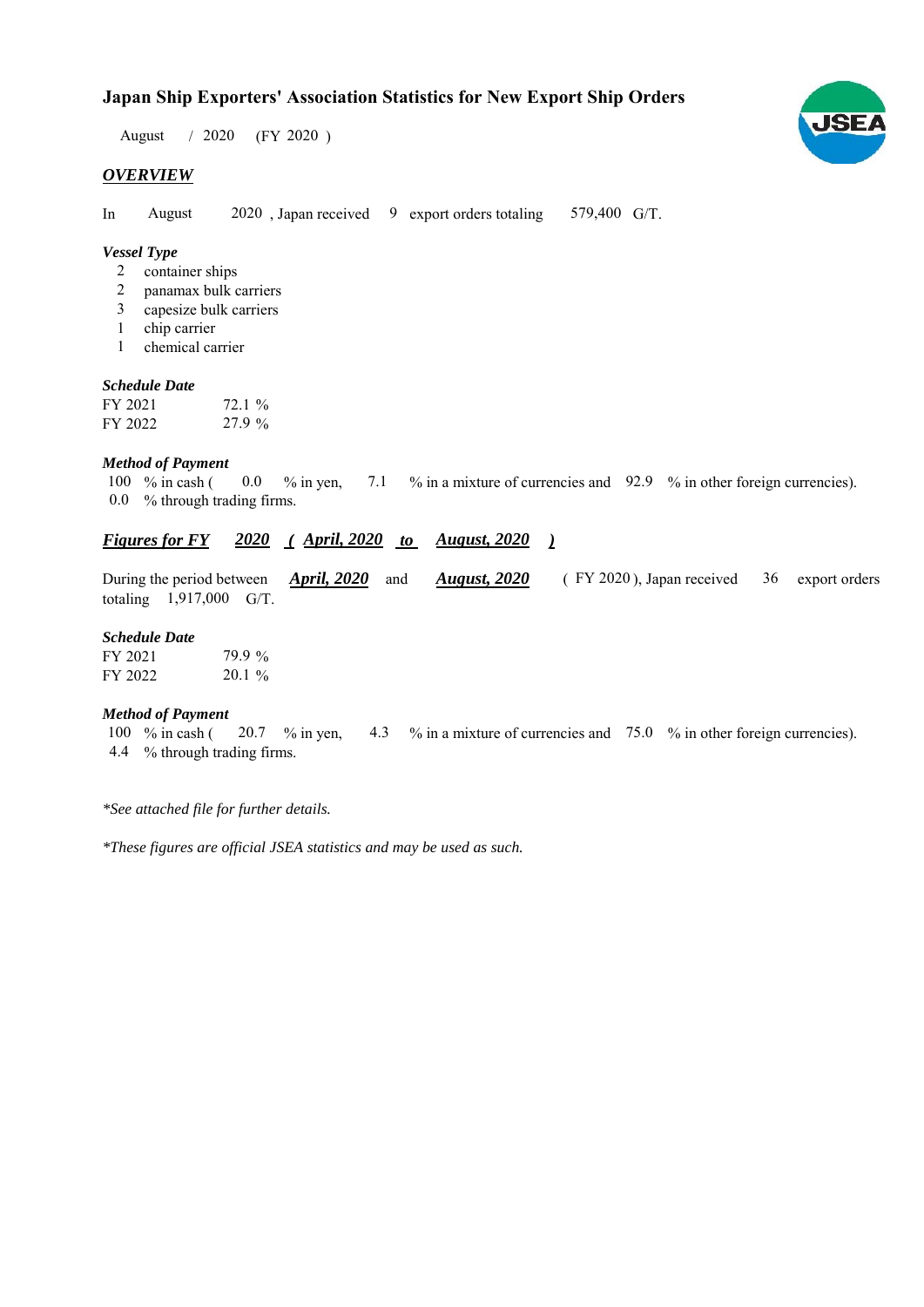# New Export Orders Placed in August 2020 (FY 2020) Based on Fiscal Year

| Description              | Apr 19 to Mar 20 |           | April 2020 |         | May 2020 |         | June 2020 |         | July 2020 |         | August 2020 |         | Apr $20$ to Aug $20$ |           | Jan 20 to Aug 20 |           |
|--------------------------|------------------|-----------|------------|---------|----------|---------|-----------|---------|-----------|---------|-------------|---------|----------------------|-----------|------------------|-----------|
|                          | No.              | G/T       | No.        | G/T     | No.      | G/T     | No.       | G/T     | No.       | G/T     | No.         | G/T     | No.                  | G/T       | No.              | G/T       |
| General Cargos           | 13               | 604,920   |            | 19.150  |          | 17.000  |           | 117,000 |           | 239,050 |             | 141,900 |                      | 634,100   |                  | 914,550   |
| <b>Bulk Carriers</b>     | 146              | 6,590,050 |            | 202,400 |          | 96,400  |           | 134.500 |           | 180,000 |             | 413,500 | 21                   | 1,026,800 | 54               | 2,418,350 |
| Tankers                  | 24               | 1,258,026 | 01         |         |          | 90,700  |           | 90.700  |           | 50,700  |             | 24,000  |                      | 256,100   | 16               | 657,300   |
| <b>Combined Carriers</b> |                  |           |            |         |          |         |           |         |           |         |             |         |                      |           |                  | $\theta$  |
| Others                   |                  |           |            |         |          |         |           |         |           | ОI      |             |         |                      |           |                  | $\theta$  |
| Total                    | 183              | 8,452,996 |            | 221,550 |          | 304,100 |           | 342,200 |           | 469,750 |             | 579,400 | 36                   | 1,917,000 | 83               | 3,990,200 |
| FY 2020 / FY2019 (%)     |                  | $*79.1$   |            | 29.5    |          | 57.5    |           | 48.0    |           | 84.4    |             | 104.6   |                      | 61.8      |                  | $** 68.0$ |
| In CGT                   |                  | 3,720,531 |            | 98,878  |          | 144,420 |           | 168,546 |           | 226,255 |             | 246,279 |                      | 884,378   |                  | 1,855,614 |
|                          |                  |           |            |         |          |         |           |         |           |         |             |         |                      |           |                  |           |

*Figures for shipbuilding orders of 500 G/T and over for export as steel vessels placed with JSEA members are covered.*

\*FY 2019/FY2018

\*\*Calendar Year 2020

JSEA (September 2020)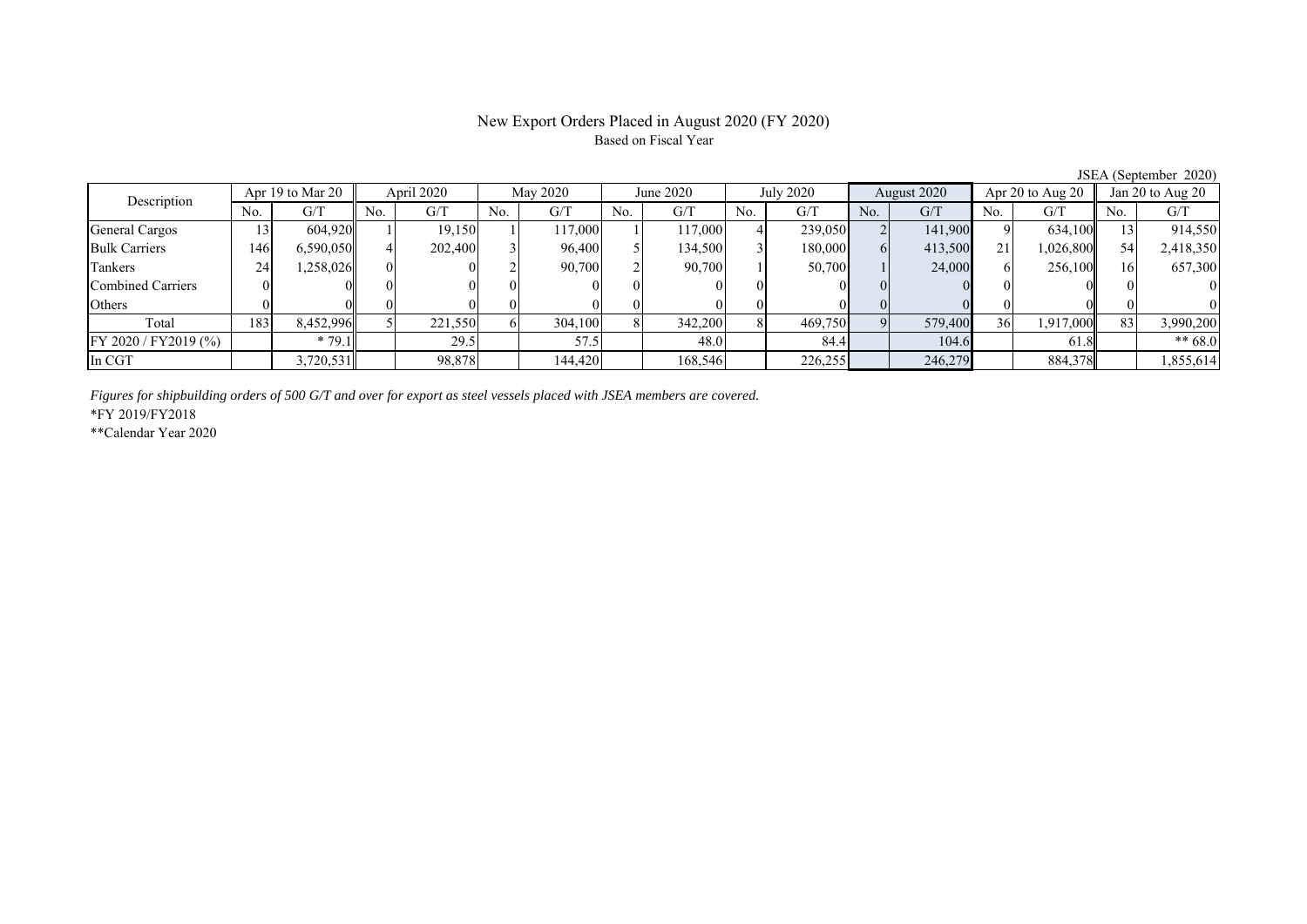# Export Ships Delivered in August 2020 (FY 2020) Based on Fiscal Year

|                          |                  |            |            |           |          |         |           |           |             |         |             |         |                      |           |                  | $5.5$ Let $\lambda$ be presence $20.20$ |
|--------------------------|------------------|------------|------------|-----------|----------|---------|-----------|-----------|-------------|---------|-------------|---------|----------------------|-----------|------------------|-----------------------------------------|
| Description              | Apr 19 to Mar 20 |            | April 2020 |           | May 2020 |         | June 2020 |           | July 2020   |         | August 2020 |         | Apr $20$ to Aug $20$ |           | Jan 20 to Aug 20 |                                         |
|                          | No.              | G/T        | No.        | G/T       | No.      | G/T     | No.       | G/T       | No.         | G/T     | No.         | G/T     | No.                  | G/T       | No.              | G/T                                     |
| General Cargos           |                  | 548,302.1  | $\Omega$   |           |          |         |           |           |             |         |             |         |                      |           |                  | 55,974                                  |
| <b>Bulk Carriers</b>     | 207              | 9,193,470  | 22         | 980,741   | 15       | 605,298 | 31        | 1,469,679 | $\mathbf Q$ | 341,444 |             | 460,441 | 86                   | 3,857,603 | 155              | 7,164,892                               |
| Tankers                  | 58               | 4,014,301  |            | 180.218   |          |         |           | 355,600   |             | 111.038 |             | 60,435  | 16                   | 707,291   | 31               | 1,522,207                               |
| <b>Combined Carriers</b> |                  |            |            |           |          |         |           |           |             |         |             |         |                      |           |                  |                                         |
| Others                   |                  |            |            |           |          |         |           |           |             |         |             |         |                      |           |                  |                                         |
| Total                    | 282              | 14,756,073 | <b>26</b>  | 1,160,959 |          | 605,298 | 38        | 1,825,279 | 13 I        | 452,482 | 10          | 520,876 | 102                  | 4,564,894 | 1891             | 8,743,073                               |
| FY 2020 / FY2019 (%)     |                  | $*133.5$   |            | 79.4      |          | 55.2    |           | 152.8     |             | 41.6    |             | 45.4    |                      | 76.3      |                  | ** $96.3$                               |
| In CGT                   |                  | 6,607,661  |            | 498,153   |          | 278,961 |           | 799,346   |             | 250,215 |             | 210,531 |                      | 2,037,206 |                  | 3,826,613                               |

*Deliveries of new shipbuilding orders of 500 G/T and over for export as steel vessels placed with JSEA members are covered.*

\*FY 2019/FY2018

\*\*Calendar Year 2020

JSEA (September 2020)